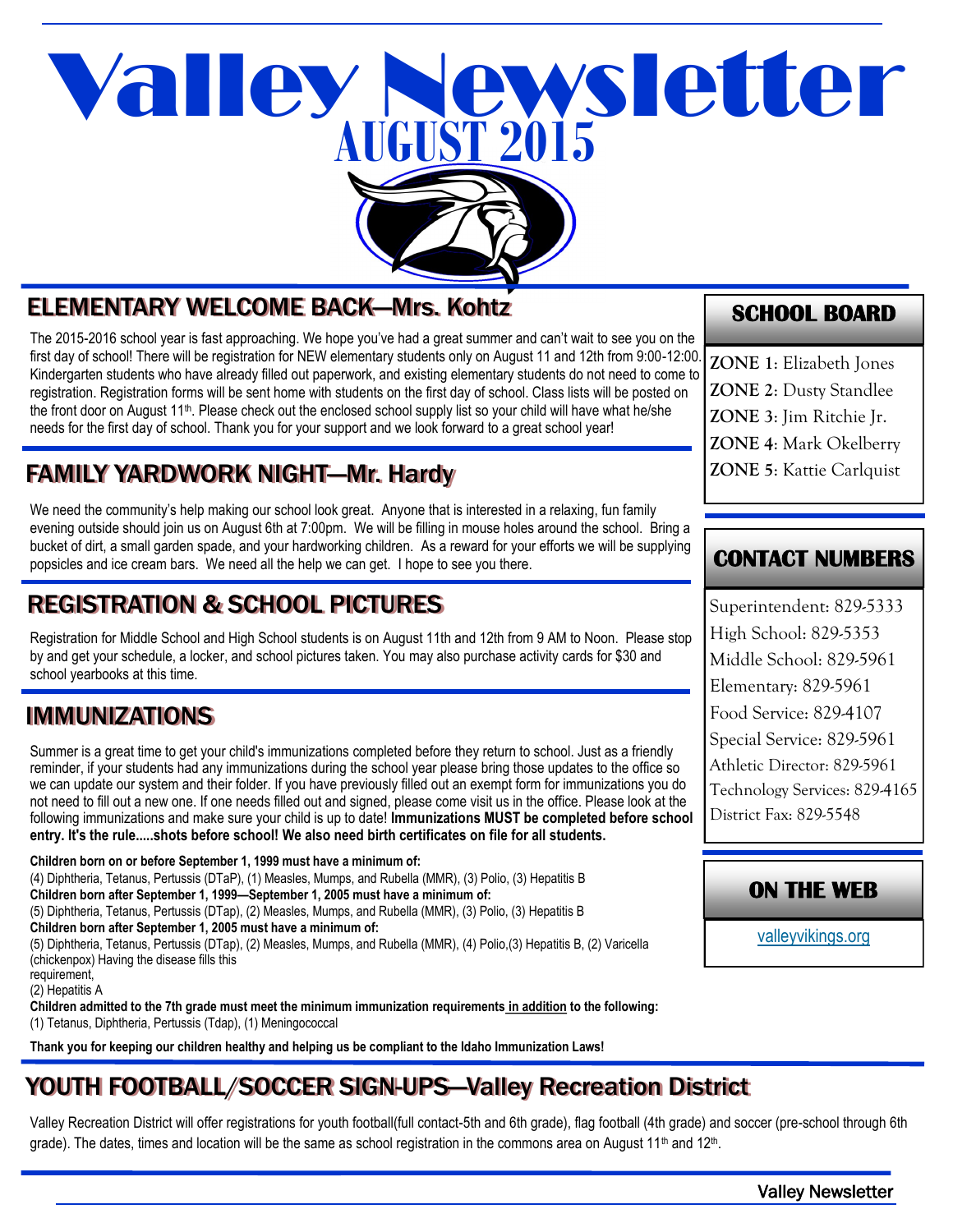# ATHLETIC PHYSICALS—Mr. Hardy

All students wishing to participate on athletic teams in high school or middle school need to have an updated physical on file with the school. Students entering grades 7, 9, and 11 need to have a physical after May 1, 2015 (exceptions for students that took cross country or wrestling in 6th grade). If you got a physical over the summer, please bring a copy in to the school or give to your coach on the first day of practice. John Holland of Holland Chiropractic will come to our school on Tuesday, August 11th at 7:00pm to conduct physicals. The cost is \$20 and please contact me to set up a time. Please make sure you have this requirement taken care of before the first day of practice or your child will not be allowed to participate until they have received a physical clearing them for participation.

# XC—Coach Hunter



XC practices will begin Friday, August 14th at 7:00 a.m. or 7:00 p.m. on the east side of the school; where we normally warm up. You can choose the workout time that fits your schedule or come to both. We will practice again on Monday, Aug 17th at the school at the same times. We will have practice after school on Tuesday, Aug 18th. Practices will last an hour for most middle school runners and an hour and a half for all high school runners. Remember, all  $7<sup>th</sup>$ ,  $9<sup>th</sup>$  and 11<sup>th</sup> graders need to have a current physical on file. Those of you who ran as  $6<sup>th</sup>$  graders last year DO NOT need to get a new

physical.

If you have questions, call Coach Hunter at 825-5123.

# VOLLEYBALL—Mrs. Clark

I hope everybody had a great summer and is ready to get back to school! Volleyball tryouts will be on Friday, August 14th at 4 p.m. Please be there about 3:45 to get warmed up so you are ready to start at 4. We will also have a practice on Saturday, August 15<sup>th</sup> at 9 a.m. and again on Monday, August 17<sup>th</sup> at 4 p.m. Please come with everything you need to play volleyball. Also, make sure you have a physical on file with Mr. Hardy or you cannot practice. I can't wait to get started.

# FOOTBALL—Mr. Ayers



Football season and a return to school are coming quickly! We have had a busy summer of football, with weight training, passing league, and summer football camp. I am pleased to say all areas have been successful and I would like to send my thanks out to those who have participated. Your individual efforts are going to help our team be successful this season. There are several items of importance you need to know at this time.

1. All in coming freshmen and juniors will need a physical on file with the school to begin practice.

2. We will be handing out equipment from 7 to 8am before practice begins on Monday, August 10<sup>th</sup>.

3. Football practice begins Monday, August 10<sup>th</sup> running from 8 to 10am with a 2<sup>nd</sup> practice running from 7 to 9pm. You will need helmets, and cleats.

4. Tuesday, August 11<sup>th</sup> practice 7 to 9pm. You need helmets, and cleats.

5. Wednesday, August 12<sup>th</sup> first practice runs from 8 to 10am with a 2<sup>nd</sup> practice running from 7 to 9pm. You will need helmets, shoulder pads, and cleats. 6. Thursday, August 13<sup>th</sup> practice 7 to 9pm. You need helmets, shoulder pads, and cleats.

7. Friday, August 14th first practice runs from 8 to 10am with a 2nd practice running from 7 to 9pm. You will need helmets, shoulder pads, and cleats. We are playing a zero week game again this season, so those players waiting to start until school begins will not have enough practices to play in the first game. So, you incoming freshmen and sophomores that have been absent all summer need to get your rides figured out and be to practices beginning Monday, August 10<sup>th</sup>. No more excuses...

I am looking forward to seeing all of you this season and really excited to get our season underway! See you Monday, August 10<sup>th</sup> ready to practice by 7:45am. Check out our Facebook page for more information. (Search: Valley High School Football) No Fear 2015!

# IDAHO CHILD FIND—Mrs. Hardy

Child Find is a service of the Idaho State Department of Education and your local school district. The purpose of Child Find is to identify children who may have individual needs that result from disabilities or developmental delays. Child Find helps determine if a child has a disability and what kind of educational services would best meet his or her needs. If you think a child between 3 and 21 years of age ma*y* require special education or other related services, please contact Jennifer Hardy (Special Education Director, Valley School District) at 829-5961 or 829-5353.If you think a child from birth to age 3 may require early intervention services, call the Idaho Careline at 1-800-926-2588.

# PRESCHOOL SCREENING—Mrs. Hardy

Valley School District is looking for children ages 3-5 that may be delayed in the following areas:

- \*Cognitive (thinking and reasoning)
- \*Motor (physical movement such as running, jumping, balancing, coloring or manipulating objects)
- \*Social/Emotional
- \*Behavior
- \*Communication (speech and/or language)
- \*Self-Help (toileting, eating, or dressing)

If you have a child or know a child experiencing problems in any of these areas, please contact Jennifer Hardy or Becki Fenton at 829-5961 for a FREE screening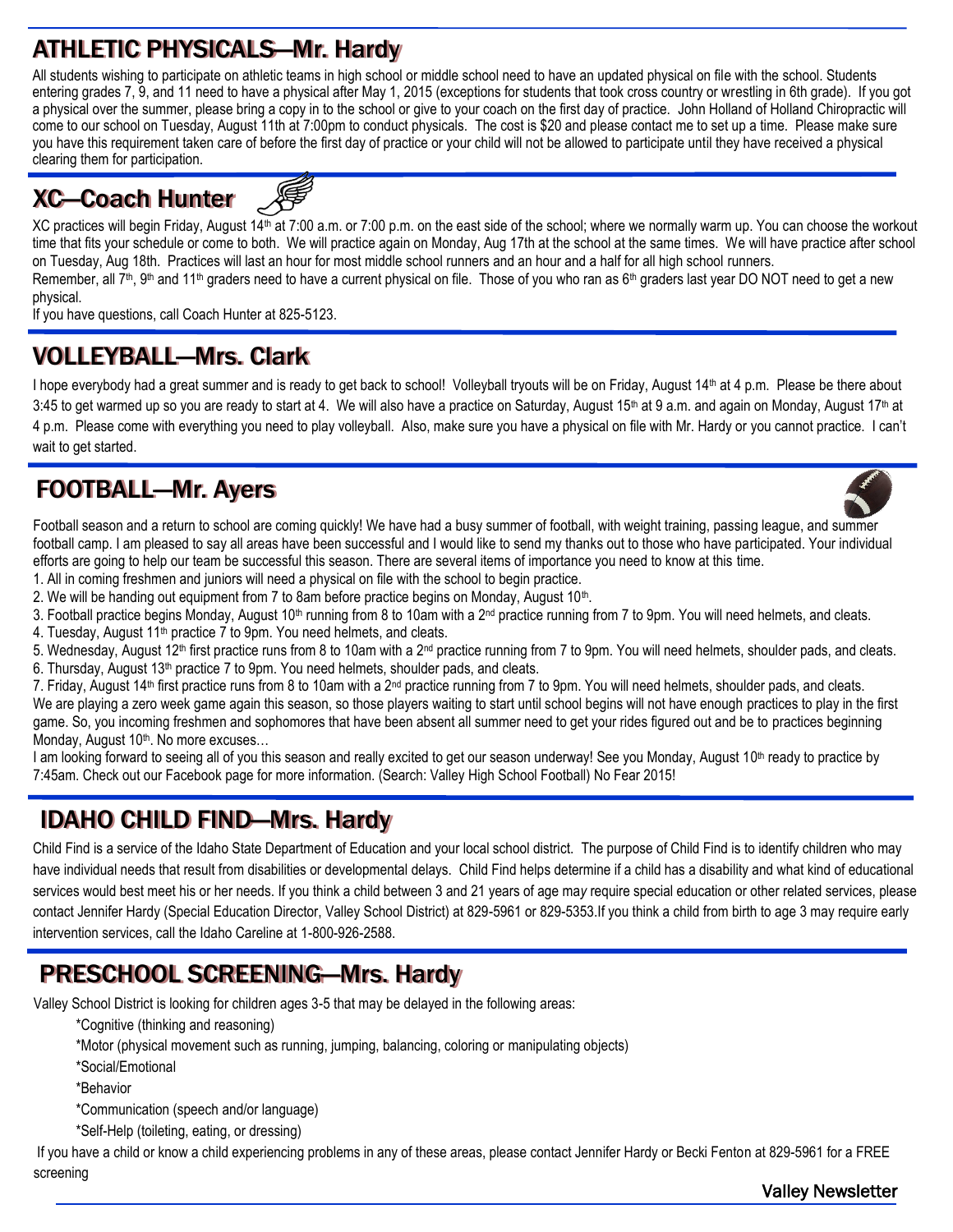|                 |                                |                                                                                                                                                                                                                                                                                                                                                     |                                                                                      | <b>AUGUST 2015</b>                                                              |                                                                                                                                                       |                                                                                                                                                                                                                                            |
|-----------------|--------------------------------|-----------------------------------------------------------------------------------------------------------------------------------------------------------------------------------------------------------------------------------------------------------------------------------------------------------------------------------------------------|--------------------------------------------------------------------------------------|---------------------------------------------------------------------------------|-------------------------------------------------------------------------------------------------------------------------------------------------------|--------------------------------------------------------------------------------------------------------------------------------------------------------------------------------------------------------------------------------------------|
|                 | Mon                            | Tue                                                                                                                                                                                                                                                                                                                                                 | Wed                                                                                  | Thu                                                                             | 준                                                                                                                                                     | Sat                                                                                                                                                                                                                                        |
|                 |                                |                                                                                                                                                                                                                                                                                                                                                     | LUNCH NEWS                                                                           |                                                                                 |                                                                                                                                                       |                                                                                                                                                                                                                                            |
|                 |                                | Make sure there is money in your student's account or a free & reduced form has been turned in and approved. We encourage you to do this<br>before the first day of school. Registration is a great day to take care of this, this includes grade school.<br>Kindergarten parents; make sure you pre-pay or be approved for free & reduced lunches. |                                                                                      |                                                                                 |                                                                                                                                                       | Activity Card - (HS/MS/Elementary) - \$30.00<br>HS Visiting Student with Activity Card - \$3.00<br><b>SCHOOL FEES</b><br>Adult Season Pass - \$55.00                                                                                       |
| $\epsilon$      | Breakfast free to all students | Remember; it is much easier to take care of this before school starts.                                                                                                                                                                                                                                                                              |                                                                                      |                                                                                 |                                                                                                                                                       | HS Student (K-5) without Activity Card - \$3.00<br>HS Student (Horne Garnes) w/ Activity Card –<br>Middle School Students (6-12) \$3.00<br>Middle School Adults \$3.00<br>HS Senior Citizens - \$3.00<br><b>HS Adults - \$5.00</b><br>Free |
|                 |                                |                                                                                                                                                                                                                                                                                                                                                     |                                                                                      |                                                                                 |                                                                                                                                                       | Middle School Students (K-5) \$2.00<br>Middle School Yearbook - \$25.00<br>Yearbook-                                                                                                                                                       |
| $\overline{10}$ | 1st Day of HS Football 8-10 AM | Registration & Pictures<br>9AM-12PM<br>Band Camp 1-4:30 PM<br>$\Box$                                                                                                                                                                                                                                                                                | Registration & Pictures<br>9AM-12PM<br><b>Band Camp 1-4:430 PM</b><br>$\overline{2}$ | <b>Band Camp 1-4:30 PM</b><br>13                                                | 1st Day of XC 7 AM/7PM<br>VB Tryouts 4PM<br>INSERVICE<br>$\overline{4}$                                                                               | Middle School/High School - \$2.20<br>High School Yearbook - \$50.00<br>Students: Elementary - \$1.95<br>$Lunch -$                                                                                                                         |
|                 |                                |                                                                                                                                                                                                                                                                                                                                                     |                                                                                      |                                                                                 |                                                                                                                                                       |                                                                                                                                                                                                                                            |
| $\overline{17}$ |                                | 18                                                                                                                                                                                                                                                                                                                                                  | $\overline{19}$                                                                      | $\overline{c}$                                                                  | $\overline{21}$                                                                                                                                       | 22                                                                                                                                                                                                                                         |
|                 | INSERVICE                      | 1st Day of School<br>Pepperoni Calzone, Salad,<br>Breadstick, Pizza Sauce,<br>Pineapple, Milk                                                                                                                                                                                                                                                       | Nacho Supreme, Mini Fruit<br>Loaf, Fruit, Corn, Milk                                 | Spaghetti, Green Beans,<br>Peaches, Roll, Milk                                  | Fries, Lettuce & Tomato,<br>Fruit, Milk<br>Chicken Burger, French                                                                                     |                                                                                                                                                                                                                                            |
|                 |                                | m                                                                                                                                                                                                                                                                                                                                                   | $\blacktriangleleft$                                                                 | m                                                                               |                                                                                                                                                       | ⋖                                                                                                                                                                                                                                          |
| $\overline{24}$ |                                | HSVB Jamboree-Home 5:30 PM<br>25                                                                                                                                                                                                                                                                                                                    | 26                                                                                   | JVFB vs. Castleford 7 PM<br>27                                                  | $\begin{array}{c}\n 28 \\ \text{XC} \textcircled{a} \text{CSI} + \text{PM} \\ \text{VFB} \textcircled{a} \text{ Casteford} \text{7 PM}\n \end{array}$ | 29                                                                                                                                                                                                                                         |
|                 |                                | Chicken Nuggets, Au Gratin<br>Potatoes, Peas, Fruit, Roll,<br>Milk                                                                                                                                                                                                                                                                                  | BBQ Chicken Drummy's,<br>California blend veggies,<br>Peaches, Roll, Milk            | Chicken Verde Burrito,<br>Fruitable Drink, Milk<br>chips & Salsa, Fruit,        | Veggie Sticks, Fruit, Brown-<br>Chicken Ranch Wrap or<br>Ham & Cheese Wrap,                                                                           |                                                                                                                                                                                                                                            |
|                 |                                | ⋖                                                                                                                                                                                                                                                                                                                                                   | m                                                                                    | ⋖                                                                               | ie, Milk                                                                                                                                              | m                                                                                                                                                                                                                                          |
|                 |                                |                                                                                                                                                                                                                                                                                                                                                     |                                                                                      | Menus are subject to change. This institution is an equal opportunity provider. |                                                                                                                                                       |                                                                                                                                                                                                                                            |